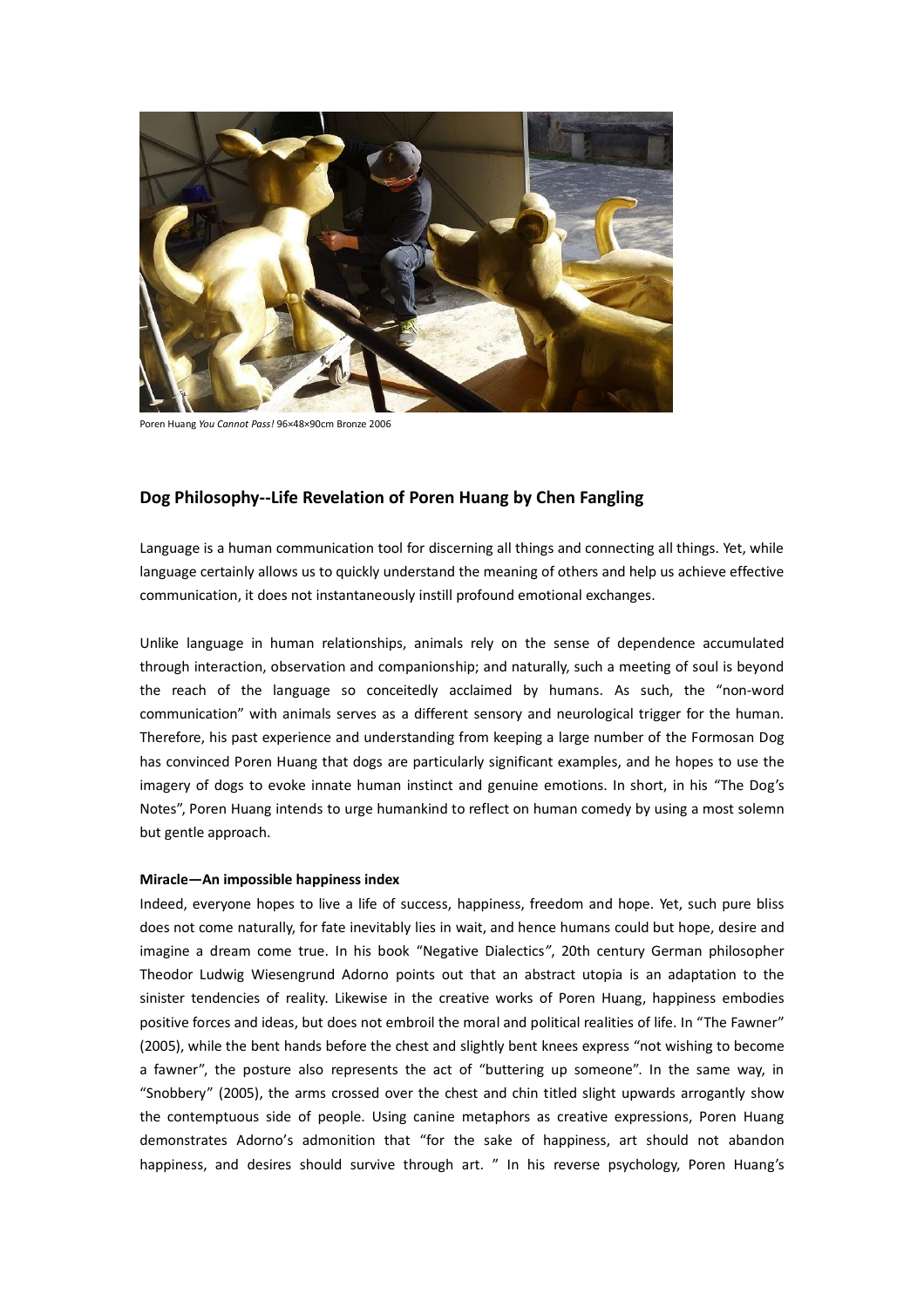personification of dogs is suggestive of admonishment, and is consistent with the aesthetic motto of 19th century French writer, Stendhal Dahl: "The promise of happiness" (promesse du bonheur). However, it should first tell people today that this promise is constantly being broken, such that a real utopia must be achieved from the purely negative.



Poren Huang *The Fawner* 50×49×130 cm Bronze 2005 Poren Huang *Snobbery* 17x23x40 cm Bronze 2005

In "Politics", ancient Greek philosopher Aristotle divides life into a number of two parts, such as useful and necessary actions versus aesthetic actions. Hence, aesthetic creation is a purely inner state unrelated to reality, and people can derive happiness from arts regardless of life's realities. In other words, alienation, lack of freedom and sadness in real life can be disregarded in arts—the only mandate of art is to render the hope of a perfect life in abstract form. Poren Huang feels the futility of life's reality, but upon entering the world of sculpture and wholehearted self-dialogue, the object of creation becomes utterly independent of a vaguely orderly context, and the energy of negative thinking is transformed into delightful forms. This is brought about by Poren Huang's sculpturing talent for simplifying the complex, which is indeed his creative intent, and by his careful attention to material selection.

Works of art is a form of instructional gesture. On one hand, it is a way for audience to re-understand the world, and on the other hand, it is a way for artists to re-understand their personal media. Regardless, a work of art inevitably points to a certain direction, and whether for the audience or creator, it is a directive aesthetic object. For Poren Huang, "A dog sculpture is an artistic philosophy. From birth, humans are taught to adapt to society and get along with others; this is like keeping a dog where it is taught to obey rules and adapt to the habits of its master. My art is an inspiration and guide for life. At the very least, it is a means for people to believe in the possibility that good might prevail. The distinctive simplification of the complex attempts to demonstrates that the process of polishing a molded sculpture is like the process of domesticating a dog: through repeated strokes and adjustments, it acquires the content of socialization. " The dog sculpture of the artist happens to validate Frankfurt School philosopher Herbert Marcuse, who in the "Art as Form of Reality", wrote,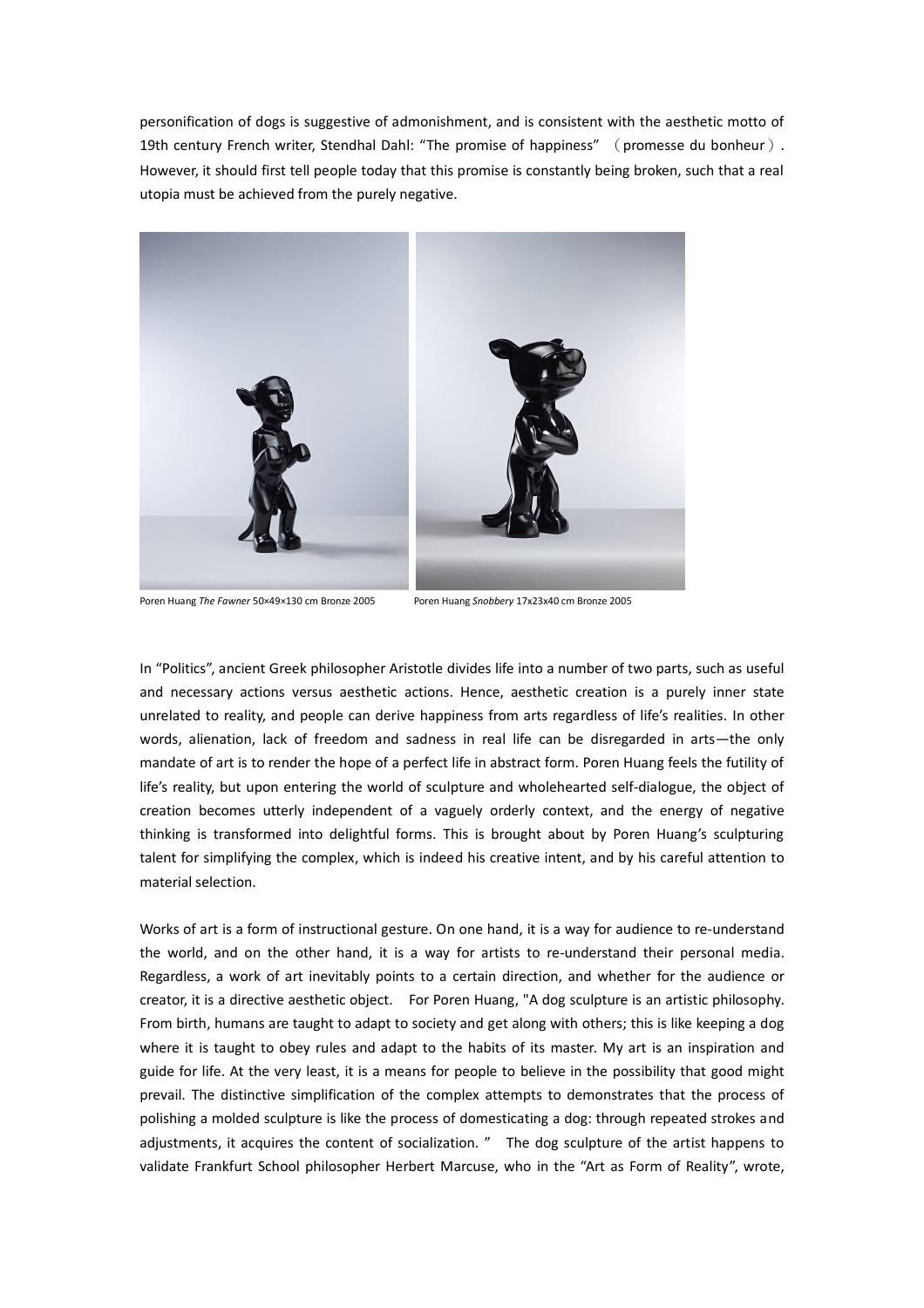"Art is ultimate happiness only within itself; despair is sublimated, and pain becomes beauty." On one hand, through idealization and spiritualization, happiness and pleasure are permitted, and on the other hand, they are vanquished from reality.





Poren Huang *Happy Time* 90×45×54 cm Bronze 2006 Poren Huang *Sticking to My Post* 33×42×52 cm Bronze Gold Foil 2007

## **The Dog as Manifestation of the Artist's Soul**

A review of his creative process shows that in the early days, Poren Huang's family did not support his artistic desire. After suffering countless oppression and indifference, he finally received affirmation for his dog-themed creations. Initially, he primarily chiseled vivid behavioral images of dogs on all fours. For example, in "Home" (2005), the bowl is used to associate the relationship between master and pet, and hints at the desire for family warmth; in "You Cannot Pass! "(2006), the stern overtone differentiates the ultimatum of each individual. Gradually, the artist internalizes and endows his images with "non-dog" elements while maintaining recognizable canine forms. For example, in "Happy Time" (2006), the wings mounted on the dog's body expresses the wish to fly unfettered, and in "Sticking to My Post" (2007), the radar embedded in the enlarged ears of the dog not only highlights the acute hearing of the dog, but also emphasizes the connection between dog and human. In other words, Poren Huang's dogs are no longer general portrayal of dogs, but are endowed with human duties and expectations. Thus it seems inevitable that the artist progresses into anthropomorphic creations.

In other works such as "Attending a Banquet" (2006), " The Cowman" (2007) and " Wise Man" (2008), human intentions are portrayed through dogs. In these subversions of traditional human images, the titles not only demonstrate the human society's reliance on dogs, but the vestiges of dog tail and ears expose the artist's life philosophy learned from dogs. However, like the artist's personality, this creative ingenuity remains restrained and subdued at this stage of creativity, and the allusion to social ridicule or criticism is relatively low-key.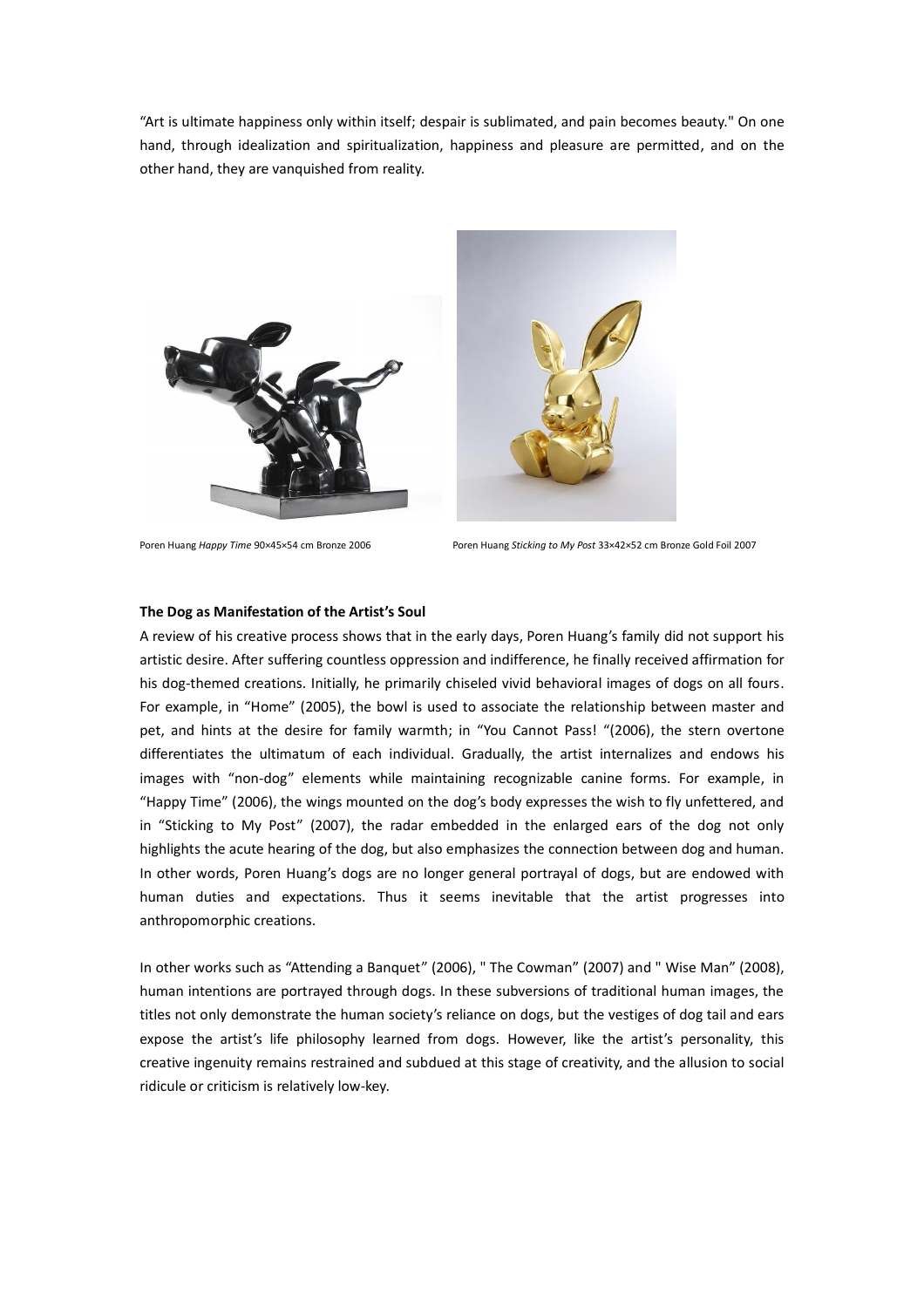

Poren Huang *The Cowman* 31×25×61 cm Bronze Gold Foil 2007 Poren Huang *Attending a Banquet* 37×37×90 cm Bronze Gold Foil 2006

Nevertheless, according to the abovementioned Adorno, art impacts society through its redemptive features, shocking experience, a sense of critical detachment, and exploration of current revolutionary insight, for "the core of the problem does not lie in social judgment, but rather in the creation of social theory based on explanations of inner aesthetic attributes of an object or its lack of. " A survey of Poren Huang's subsequent personification of dogs, such as "Gimme a Hug" (2007), "My Territory (3) "(2007) and "My Dream" (2009), shows the human-like posturing of the dogs, where the dogs are capable of slouching or walking on their feet and stretch their hands in differing directions. At the same time, the dogs are assuming increasingly adorable and cartoon forms. In "What the Heck! "(2010), "Content" (2011), and new 2014 creations such as "Little Rascal" and "Hello", the dogs have the exaggerated forms of big headed dogs and eloquent expressions. Poren Huang said, "In "The Dog's Note", cuteness is a priority for triggering the instinctive desire to touch. First, it is people's natural delight at the sight of the dog; second, it is the reinstatement of the purpose of sculpturing; and third, like the domestication process of socialization, it is not only the establishment of a connection, but also of reflection. "

Compared to realistic portrayals, Poren Huang thinks that reducing the cumbersome lines and irregular surfaces of a body can enhance and strengthen its spirit and presence. " Portraying my unique dog image and orientation is most important. I like simple and clean lines. It's more compatible with modern spirit, and befitting the streamlined designs of a technological society." In other words, the significance of the simple and cute cartoon version of the Formosan Dog lies in the abbreviation of its features into a more general depiction. However, the artist remains rich in his descriptions of details and outlines, and in addition to its expressions, the dog's body language is included in the portrayal of the dog's attentiveness. The diversity of muscular changes with emotions, such as in the paws, flesh, spine, tails and ears, precisely bespeak certain affects. In other words, it is not a merely a cartoon version and removal of characteristics, but rather a compromise between cartoon version and reality.